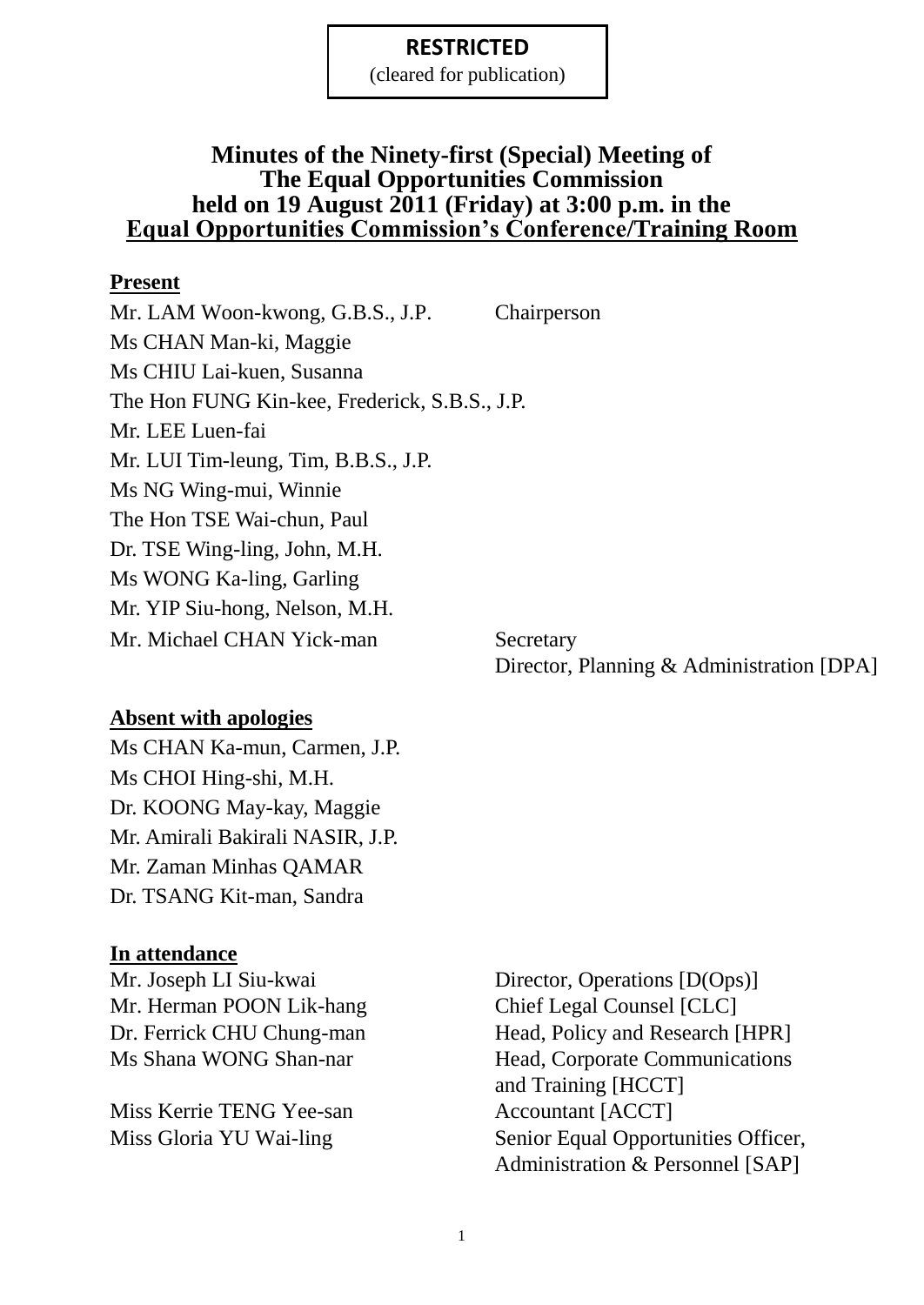(cleared for publication)

Mr. Noel CHERK Kwok-sing Accounting Officer I [AOI] Mr. Patrick HO KPMG [KPMG]

# **I. Introduction**

1. The Chairperson (C/EOC) welcomed all Commission Members (Members) and the representative of EOC's external auditors KPMG, Certified Public Accountants (KPMG), Mr. Patrick HO to the  $91<sup>st</sup>$  (Special) Meeting.

2. Apologies for absence had been received from Ms CHAN Ka-mun, Carmen, J.P., Ms CHOI Hing-shi, Dr. KOONG May-kay, Maggie, Mr. Amirali Bakirali NASIR, J.P., Mr. Zaman Minhas QAMAR and Dr. TSANG Kit-man, Sandra due to out of town business/local business engagements.

3. C/EOC said that the purpose of this Special Meeting was to seek Members' endorsement on the audited accounts for the year ended 31 March 2011. The representative from KPMG, Mr. Patrick HO would present information concerning the audited accounts and answer Members' questions.

# **II. Approval of the Audited Accounts for the Year Ended 31 March 2011** (EOC Paper No. 17/2011; Agenda Item No. 1)

4. Members noted that KPMG had audited the accounts of the EOC for the year ended 31 March 2011 and prepared two sets of audited accounts for EOC's approval, namely, the Annual Financial Report and the Financial Statements. The Annual Financial Report was prepared in compliance with the Guidelines on the Management and Control of Government Funding for Subvented Organisations issued by the Government and in accordance with the accounting policies adopted by the Commission. It showed the detailed breakdown of income and expenditures for information of the EOC's housekeeping bureau, the Constitutional and Mainland Affairs Bureau (CMAB) (yellow copy at Annex A to EOC Paper No. 17/2011). The Financial Statements was prepared in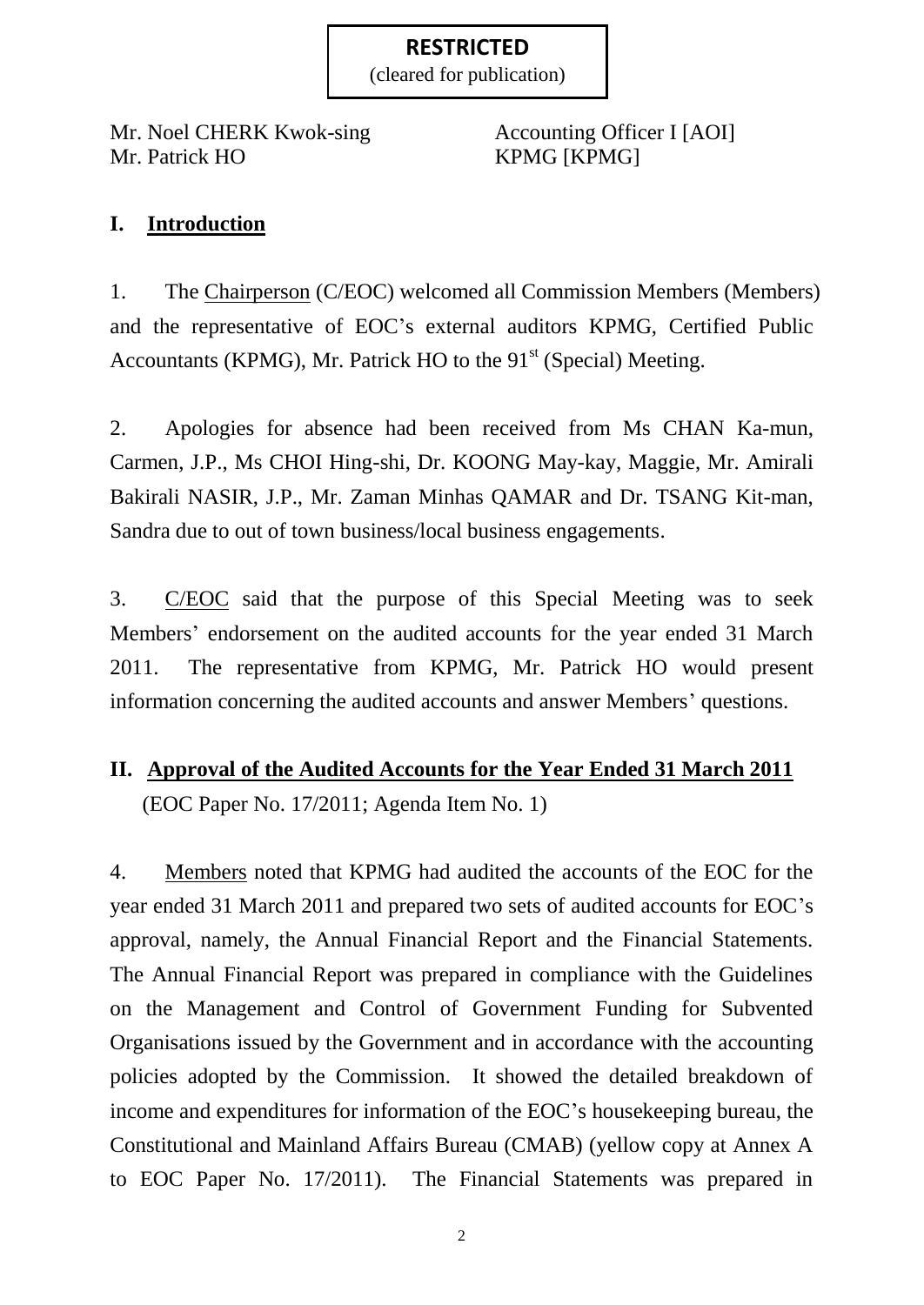(cleared for publication)

accordance with the Hong Kong Financial Reporting Standards for incorporation into EOC's annual report (green copy at Annex B to EOC Paper No. 17/2011).

5. Members noted that in the Annual Financial Report (yellow copy), KPMG had expressed its opinion that it was properly prepared in all material respects in accordance with the accounting policies adopted by the Commission for the year ended 31 March 2011. It showed a deficit of \$0.58M for the year. In the Financial Statements (green copy), KPMG had expressed its opinion that it gave a true and fair view of the state of affairs of the Commission as at 31 March 2011 and of its deficit and cash flows for the year then ended in accordance with Hong Kong Financial Reporting Standards. It showed a deficit of \$2.61M for the year. Mr. Patrick HO said that KPMG would issue an unqualified opinion on the audited accounts.

6. ACCT briefed Members the salient points contained therein and the major differences between the two sets of audited accounts as detailed in Annex C and Annex D of the paper.

7. Members raised questions/expressed views on the audited accounts. Relevant information and explanations were given during the meeting by respective EOC staff. A summary of the major questions raised, views expressed and responses provided were in the Appendix.

8. Members noted that the actual Government subventions provided to the EOC in 2010/11 were no less than that of 2009/10. However, the relevant amount reported in the two sets of accounts appeared to have been decreased due to the accounting principle of matching the relevant funding with the activities committed and completed. In response to Members' suggestions, more elaborations on the actual Government subventions provided to the EOC in 2010/11 financial year versus the amount reported in the two sets of accounts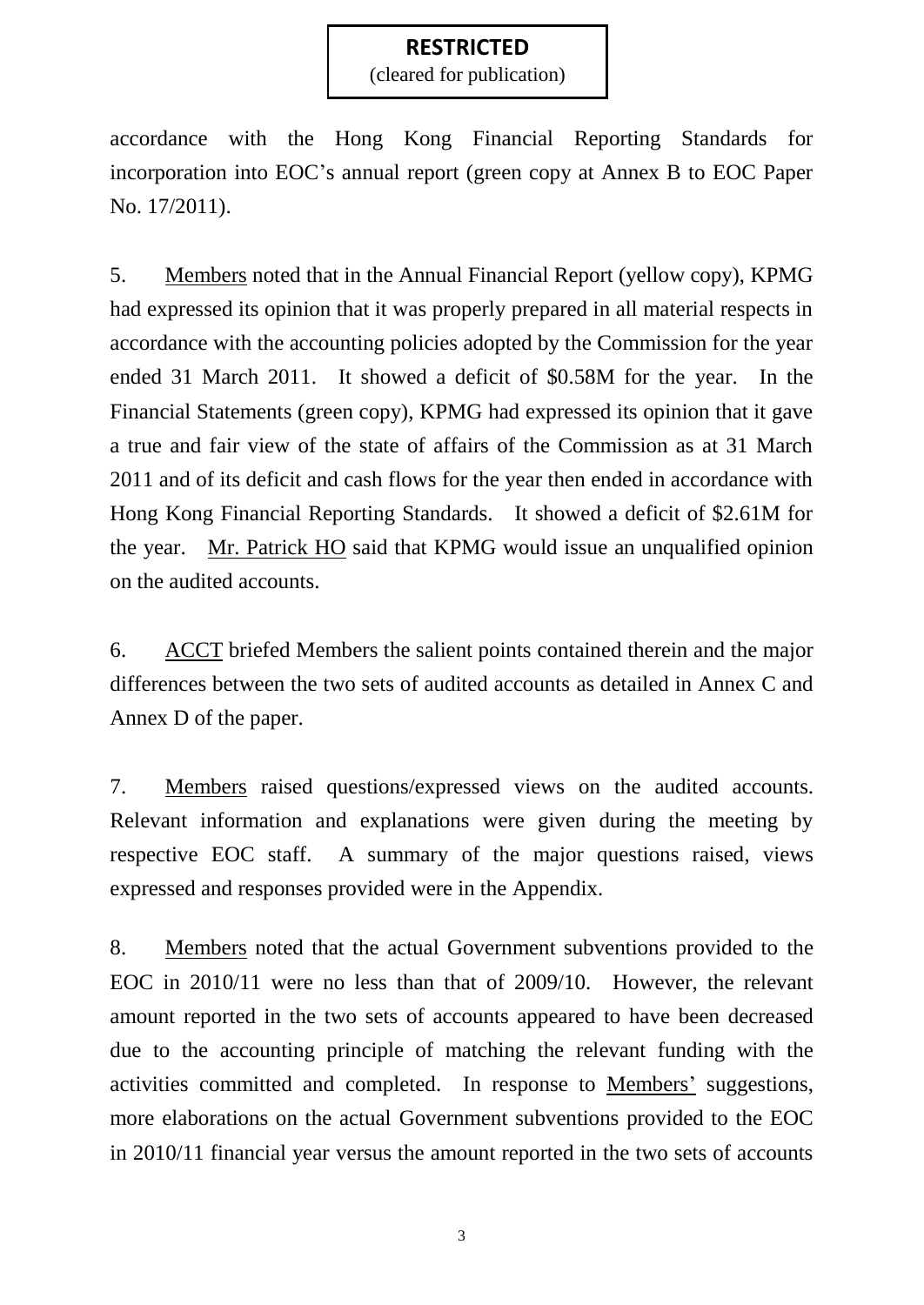(cleared for publication)

would be given under Note 3 (Green Copy page 14) of the Statement of Income and Expenditure for the Year ended 31 March 2011 to avoid the misunderstanding of a decrease in Government subventions.

9. On the amount of Legal Fees recovered, Members suggested to provide more details on the relatively small amount in 2011, and explain the rationale behind that parties to discrimination disputes were to bear their own costs normally, so that costs were not recovered from the losing party. Mr. Patrick HO suggested that this information could be given in the Management Discussion and Analysis part or an appropriate section in the Annual Report. In addition, in response to suggestions made by Ms Maggie CHAN and Mr. Tim LUI, the Meeting agreed that the Legal and Complaints Committee would review if the threshold for granting of legal assistance was too high that prevented the EOC from offering assistance to more warranted applicants, and the EOC Board would review the EOC's legal assistance function with a view to

considering if it was appropriate to set up a litigation fund with mandatory/voluntary contribution from the compensation/damages awarded to EOC's assisted persons in discrimination cases and setting future directions for granting of legal assistance.

10. Members raised no further questions on the audited accounts. The two sets of EOC's Audited Accounts for the Year Ended 31 March 2011 were approved by the EOC Board.

11. C/EOC thanked Mr. Patrick HO for his attendance.

*(Mr. Patrick HO left the meeting at this juncture.)*

## **III. Any Other Business**